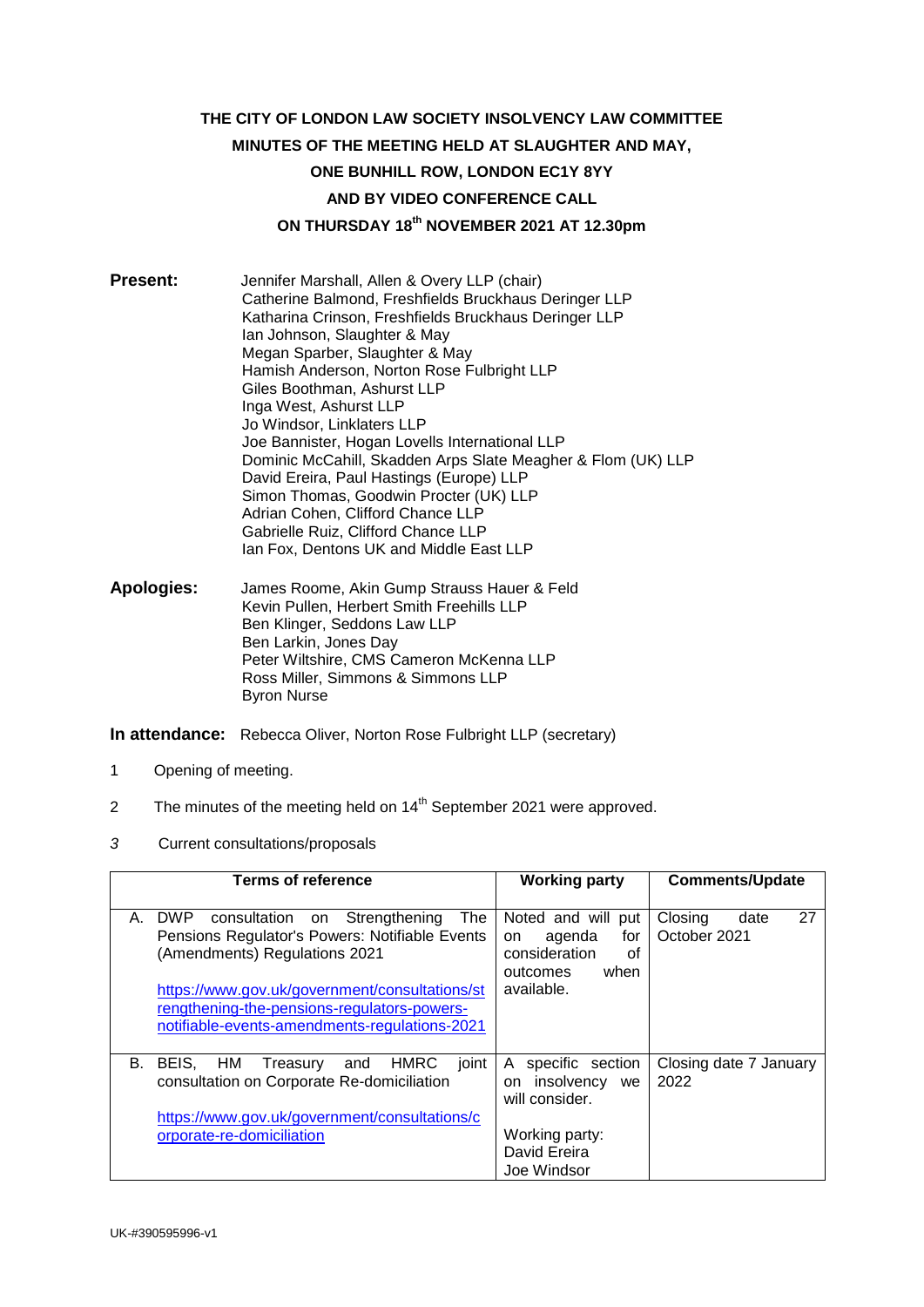| <br>.<br>---<br>---<br>.<br>iviar<br>лшшел<br>∸<br>ડાાત્રાા |  |
|-------------------------------------------------------------|--|
|                                                             |  |

## **4 Payment and Electronic Money Institution Insolvency (England and Wales) Rules 2021 (SI 2021/1178) (in force from 12 November 20210**

[https://www.legislation.gov.uk/uksi/2021/1178/pdfs/uksi\\_20211178\\_en.pdf](https://www.legislation.gov.uk/uksi/2021/1178/pdfs/uksi_20211178_en.pdf)

Noted by the Committee.

## **5 Commercial Rent (Coronavirus) Bill**

<https://bills.parliament.uk/bills/3064>

[Commercial rents code of practice, November 2021](https://www.gov.uk/government/publications/commercial-rents-code-of-practice-november-2021)

Noted by the Committee.

### **6 Insolvency Service Annual Report and Accounts 2020-2021**

[https://www.gov.uk/government/publications/the-insolvency-service-annual-report-and](https://www.gov.uk/government/publications/the-insolvency-service-annual-report-and-accounts-2020-2021)[accounts-2020-2021](https://www.gov.uk/government/publications/the-insolvency-service-annual-report-and-accounts-2020-2021)

Noted by the Committee.

# **7 Company Insolvency Statistics: July to September 2021**

<https://www.gov.uk/government/statistics/company-insolvency-statistics-july-to-september-2021>

Noted by the Committee.

# **8 Recent cases noted by the Committee:**

*Lehman Brothers Holdings Scottish LP 3 v Lehman Brothers Holdings Plc and others [2021] EWCA Civ 1523*

*The Financial Conduct Authority v Carillion Plc [2021] EWHC 2871 (Ch)*

*Carillion Services Ltd (In compulsory liquidation) and others v Benson and others EA-2021-000269-BA, the EAT* 

*Young v Nero Holdings Limited and others [2021] EWHC 2600 (Ch)* 

*Absolute Living Developments Limited (in liquidation) v DS7 Limited & Others [2021] EWHC 2311* 

*Re Dealmaster Ltd [2021] EWHC 2892 (Ch)*

*Emerald Pasture Designated Activity Co and other companies v Cassini SAS and another [2021] EWHC 2443 (Ch)*

#### **9 Any other business**

*The Committee discussed the special administration regime for energy companies in anticipation of its use as more energy companies failed. [Post meeting, Bulb Energy entered into administration on 24 November 2021.]*

#### **10 Next meeting**